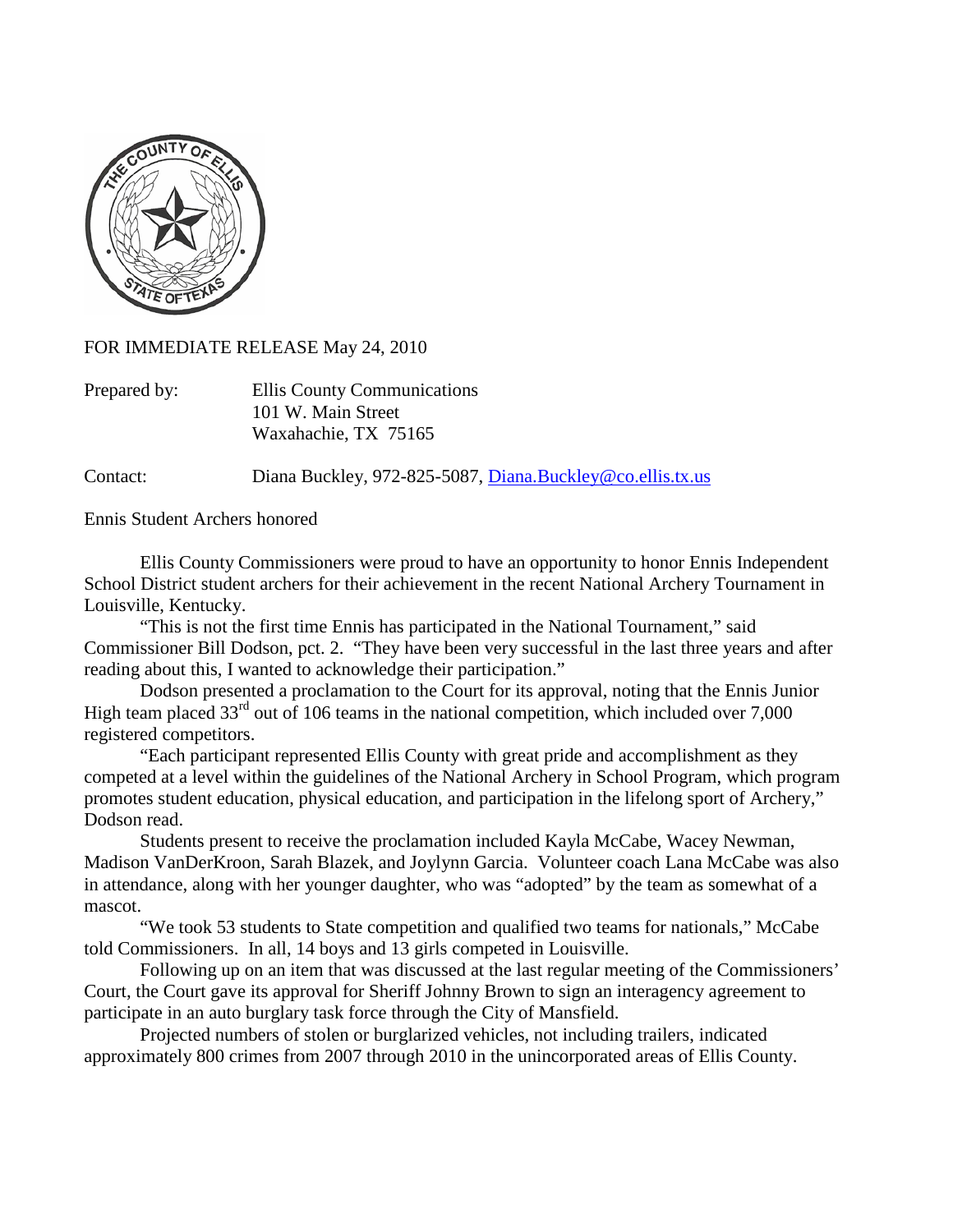"The money is from the insurance companies," said Captain Chuck Laubach. "When you pay a premium on your insurance, a certain amount goes into a fund and the agencies use that fund to support task forces."

Agencies represented in the task force will be the City of Mansfield, the City of Burleson, the City of Grand Prairie, the County of Ellis and the County of Johnson. The agreement will require annual renewal and can be terminated at any time with 60 days notice.

Commissioners also approved application for a grant through the Texas State Soil and Water Conservation Board for structural repair projects on flood control dams in accordance with Texas Administrative Code, Chapter 529, Subchapter B.

"I want to make it clear that these are new funds, and they are State funds and not Federal funds," said Dam Inspector Tom Sulak. "All we are doing is making application – we are not obligating the county or any district for these (matching) funds."

Sulak told the Court that the County has already received \$30,000 this year under a grant requiring a ten percent local match, noting that work done by the City of Ennis and by the Lakeview Camp on Highway 66 was used as "in kind" match, eliminating any cash outlay by the County in return for that funding.

Application for current grant funding for structural repair, which requires a five percent local match, will be made jointly by Ellis County and the Ellis Prairie Soil Conservation District. Working together, the agencies have identified nine of the County's 87 flood control structures that are in need of repair, totaling approximately \$2.7 million.

"That's more than the \$1.8 million that is available, but we don't know how they are going to score the applications, so we thought it better to get it all out there," Sulak said.

Of the nine structures in need of repair, four have had those repairs mandated by the Texas Commission on Environmental Quality.

"There's been a formal inspection of those sites, and they've uncovered specific things that need to be repaired," said Sulak. "What happens in their scoring process is that should bump our score up on the application – it should help us."

In other business, Commissioners:

- Took no action regarding selection of three public members of the Elected Official Salary Grievance Committee for FY 2010-2011;
- Executed renewal of interlocal agreements with the City of Red Oak, the City of Glenn Heights, the City of Pecan Hill, the City of Ovilla, and the Red Oak Independent School District for the term of February 1, 2010 through February 2, 2011;
- Approved the Early Voting Schedule for the June 22, 2010 Special Run-Off Election for Senate District 22;
- Approved the Election Day polling locations for the June 22, 2010 Special Run-Off Election for Senate District 22;
- Approved the Presiding and Alternate Judges and the number of clerks for each poll for the June 22, 2010 Special Run-Off Election for Senate District 22;
- Approved a replat in Shiloh Forest, Phase 2;
- Approved an agreement for the assessment and compensation of road damage between Ellis County and Range Production Company for precinct 4;
- Awarded the bid for the annual requirement for Limestone Chip Seal to Shipman Transport of Alvarado, Texas;